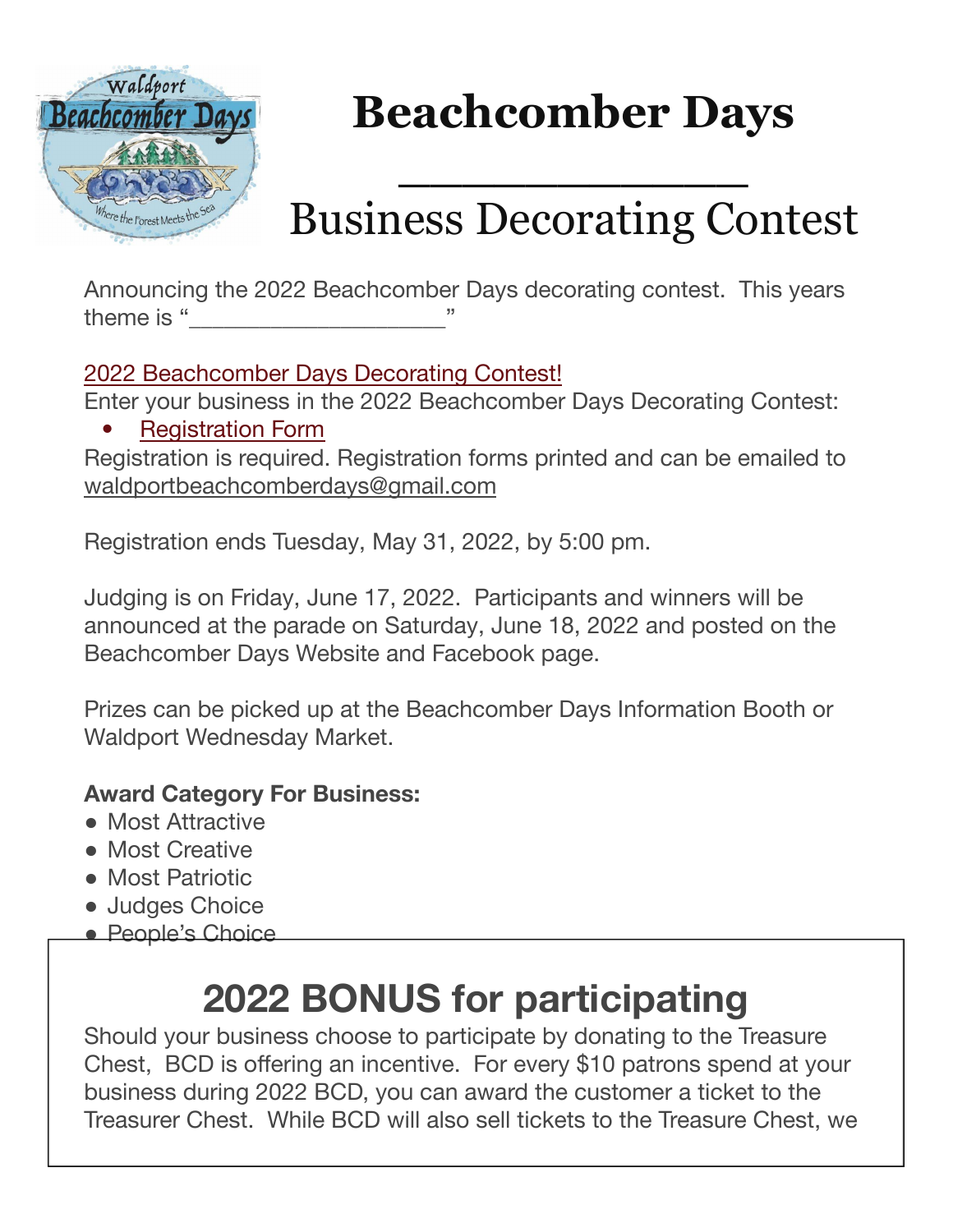are hoping this will bring more business to your shop. Thanks for joining in on the Beachcomber Day fun!

#### **Beachcomber Days July 17-19, 2022 DECORATING CONTEST REGISTRATION FORM**

| BUSINESS NAME: University of the SUSINESS NAME: |
|-------------------------------------------------|
|                                                 |
|                                                 |
| <b>EMAIL:</b>                                   |

Prize will be awarded to a Business in the following category:

- MOST ATTRACTIVE
- MOST CREATIVE
- MOST PATRIOTIC
- JUDGE'S CHOICE
- PEOPLE'S CHOICE
- **● Registration forms are required.** Register one of 2 ways:
	- **1.** Register on line at beachcomberdays.com
	- **2.** Forms are to be emailed to waldportbeachcomberdays@gmail.com.
- Photos (ipg) must be submitted by 5:00 pm on Thursday, June 16, 2022 to confirm participation to waldportbeachcomberdays@gmail.com
- Judging will occur in person on Friday, June 17, 2022.